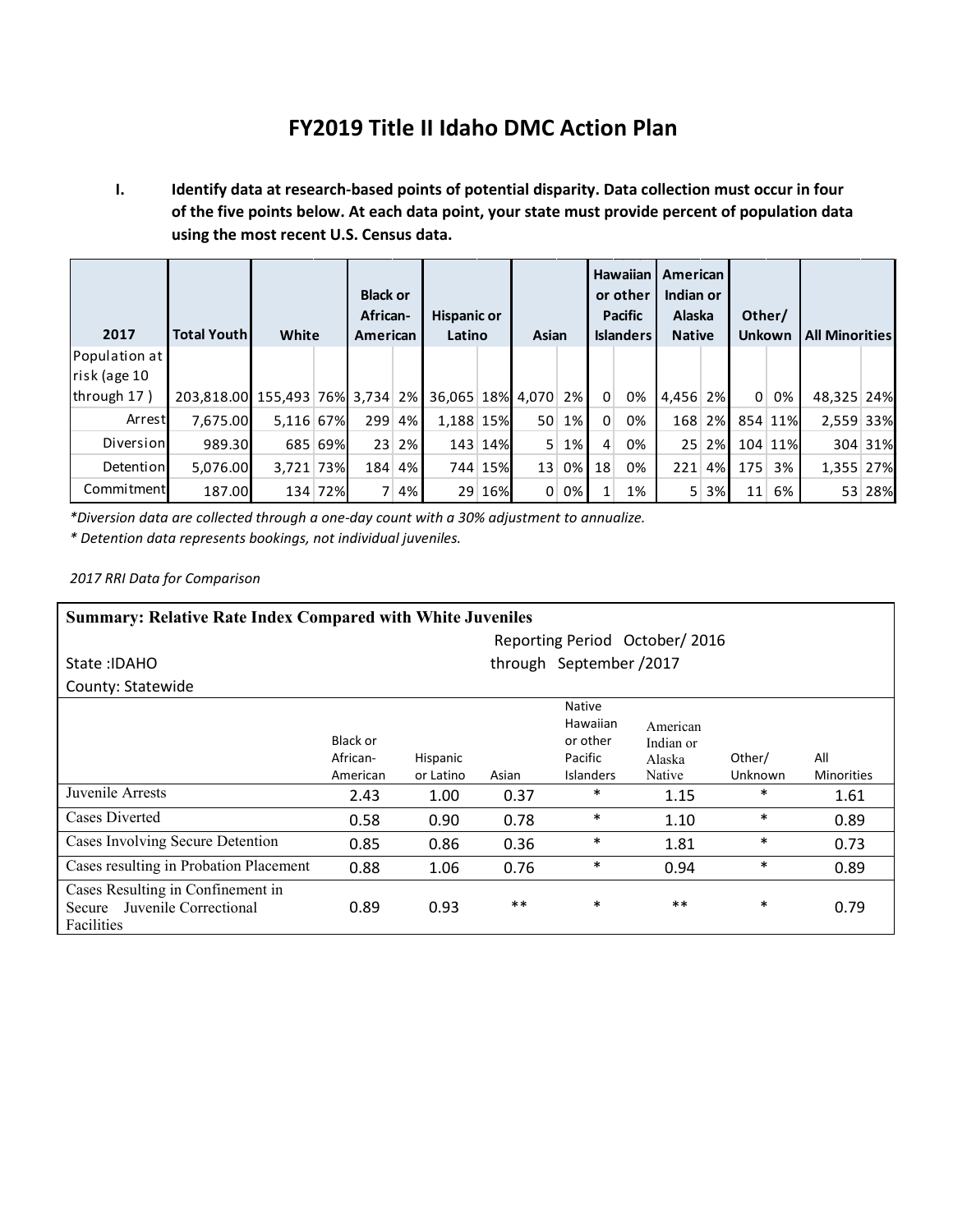#### **II Develop an Action Plan.**

#### **1. What do your DMC numbers tell you about your jurisdiction?**

Throughout the years Idaho has investigated and addressed DMC issues, one dynamic emerged as a defining factor: DMC and the issues influencing it are highly localized.<sup>[1](#page-1-0)</sup> A second dynamic affecting potential DMC is the fact the population sizes in Idaho are often very small and can lead to great variance in data from year to year.

The state implemented the Relative Rate Index (RRI) methodology for many years. RRI numbers alerted stakeholders to possible issues which could be further analyzed. Analyses often revealed procedural weaknesses such as inconsistencies in data entry, variations in methodology and definitions, and multiple data systems.

Assessments conducted in target communities in the past decade revealed that there was no bias within the system at any decision point in the system. Other factors predicted rates of involvement in the juvenile justice system including level of crime, gang involvement, and prior arrests.

Trend data indicates a general rise in disproportionality for all minorities at the point of arrest statewide. It should be noted as a data limitation that the "all minorities" category on the spreadsheets used in the past include those youth identified as "unknown/other". Trends with specific populations and other decision points are somewhat sporadic and may be too instable to draw conclusions.

The new methodology employed by OJJDP is similar to RRI results, but it does contain some distinct differences. The new model seems to indicate the most significant disparities lie within the Black or African American youth at the point of arrest and detention, however the relative rate index

<span id="page-1-0"></span> <sup>1</sup> Preparing for Assessment – Idaho, Feyerherm, William, 2013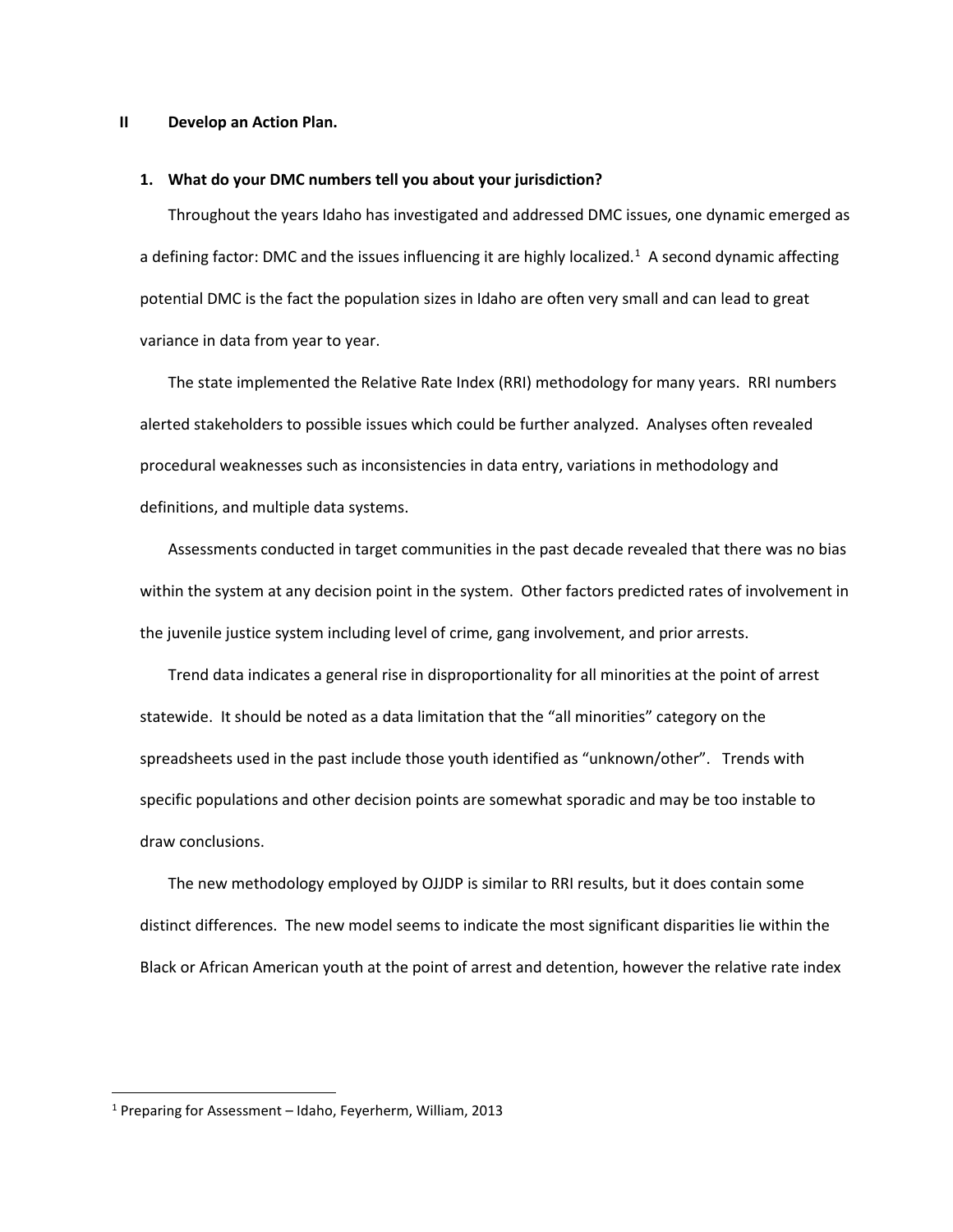only reflects overrepresentation at the point of arrest. Rates of detention for Native American youth are also elevated and this holds consistently between the two methodologies.

# **2. What would success in DMC reduction look like for your state?**

Idaho implements a strategy built on the premise that DMC is a local issue requiring targeted efforts uniquely tailed to the risks and resources of specific communities. The state monitors data and engages with local community leaders when RRI data indicates possible disparities. This approach involves several important factors for successfully addressing minority overrepresentation including: community readiness, data-driven analysis, identification of causal factors, and development of strategic plans. Success is entirely dependent on collaboration between many stakeholders.

Because Idaho has never substantiated discretionary issues within the juvenile justice system, one measure of success is the continuance of community-based programming designed to address the known predictors of DMC (level of crime, gang involvement, and prior arrests).

**Goal:** Community-level programs and approaches to prevent and reduce delinquent behavior are available throughout the state.

Another measure of success for Idaho is to ensure that professionals working with youth have skill and knowledge in cultural awareness and competence

**Goal:** Juvenile Justice Professionals are aware of cultural norms, traditions, and sensitivities for the populations they serve.

# **3. How much do you want to reduce DMC next year?**

We would not anticipate any change to DMC next year other than the typical fluctuations observed every year. The state is at an early stage of implementation with a target community and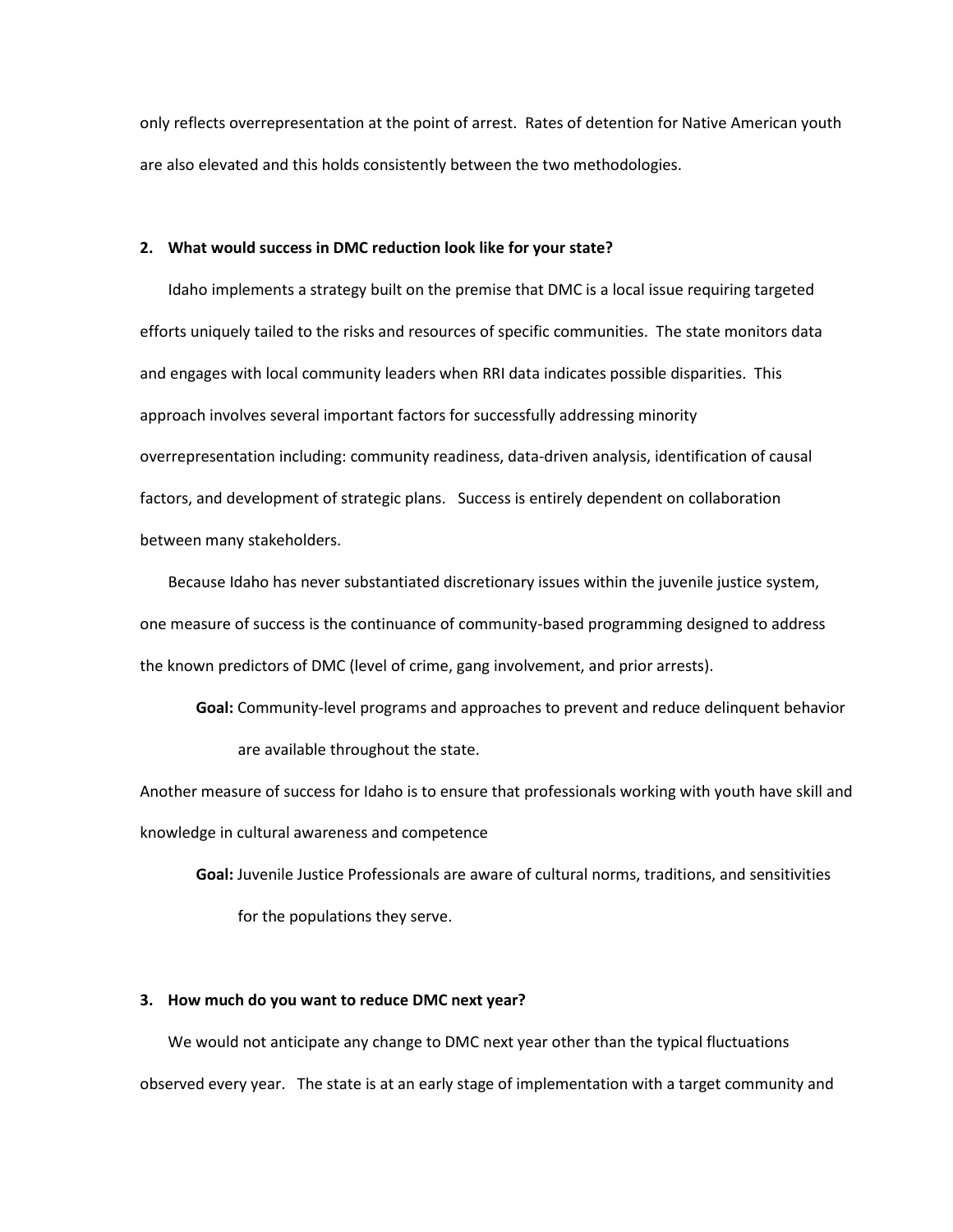is only at the point of strategic planning. Efforts resulting from the strategic plan that might impact DMC are not in an implementation phase yet.

### **4. Is that reasonable? If yes, why?**

A causal relationship between activities supported by the state through the Title II program and DMC dynamics is dependent on our ability to narrow the focus and scope of investigation. Once DMC data is identified within a local jurisdiction, further investigation can be conducted to identify causal factors. Activities to affect the causal factors driving DMC can only be addressed after these initial steps are completed. Given the fact that the current project is only at the point of strategic planning, and the fact that a new local jurisdiction has not been identified for a future project, we feel our assessment is reasonable in that statistically valid impacts to DMC are not possible and any fluctuations could be a result of chance.

## **5. What do you need from OJJDP to be successful with your plan?**

The DMC Committee of the State Advisory Group voiced our needs from OJJDP very simply and succinctly: Money, Time, and Understanding. These simple elements could be achieved through the following activities.

The online DMC reporting system has been a huge support for states. The spreadsheets and calculations that are derived from that system provide a foundation for stakeholders to consider and address issues. The state does not have the resources to replicate this type of robust data analysis system.

The DMC Manual published by OJJDP has also been a great guidance document. The information contained within the manual offered thought-provoking considerations and logical approaches to